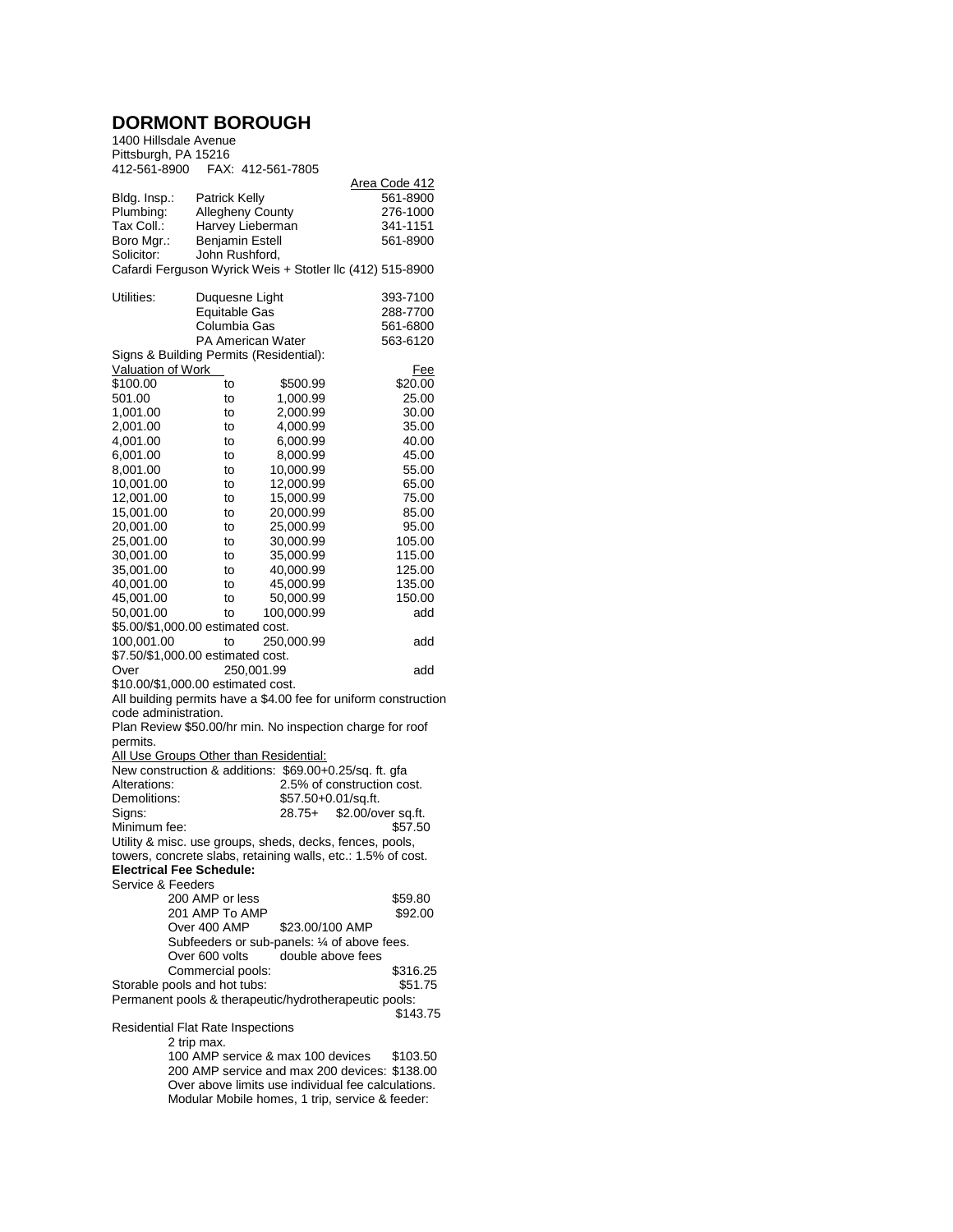|                                                                                                                                                                                                              |                                                                                                      | \$57.50<br>\$57.50            |  |  |  |
|--------------------------------------------------------------------------------------------------------------------------------------------------------------------------------------------------------------|------------------------------------------------------------------------------------------------------|-------------------------------|--|--|--|
| Rough Wire                                                                                                                                                                                                   | Minor alt. & service, max 15 devices:                                                                |                               |  |  |  |
|                                                                                                                                                                                                              | All switches receptacles and lighting outlets<br>1-25                                                | \$28.75                       |  |  |  |
|                                                                                                                                                                                                              | Each add'l, 10                                                                                       | \$5.75                        |  |  |  |
| Finished Wiring                                                                                                                                                                                              | All switches, receptacles and lighting outlets                                                       |                               |  |  |  |
|                                                                                                                                                                                                              | 1-25                                                                                                 | \$28.75                       |  |  |  |
| Each add'l. 10<br>\$5.75<br>Heating, Cooling, Cooking, Appliances, Equipment Motors,<br>Generators, Transformers, Capacitors, etc. less than 1/3 hp,<br>kw, kva use finished wiring fee over 1/3 hp, kw, kva |                                                                                                      |                               |  |  |  |
|                                                                                                                                                                                                              | $1/3 - 1.0$                                                                                          | \$11.50                       |  |  |  |
|                                                                                                                                                                                                              | $1.1 - 5.0$                                                                                          | \$13.80                       |  |  |  |
|                                                                                                                                                                                                              | $5.1 - 10.0$                                                                                         | \$17.25                       |  |  |  |
|                                                                                                                                                                                                              | $10.1 - 30.0$                                                                                        | \$23.00                       |  |  |  |
|                                                                                                                                                                                                              | $30.1 - 50.0$<br>$50.1 - 100.0$                                                                      | \$28.75<br>\$34.50            |  |  |  |
|                                                                                                                                                                                                              | Over100 @ \$1.00/hp, kva, kva over 600 volts, 2x                                                     |                               |  |  |  |
| above fees.                                                                                                                                                                                                  |                                                                                                      |                               |  |  |  |
|                                                                                                                                                                                                              | Signaling, communication and alarm systems                                                           |                               |  |  |  |
|                                                                                                                                                                                                              | 1-10 devices                                                                                         | \$46.00                       |  |  |  |
|                                                                                                                                                                                                              | Each add'l device                                                                                    | \$1.15                        |  |  |  |
| Minimum fee                                                                                                                                                                                                  |                                                                                                      | \$57.50                       |  |  |  |
|                                                                                                                                                                                                              | <b>Mechanical &amp; Plumbing</b><br>All appliances and fixtures including, but not limited to sinks, |                               |  |  |  |
|                                                                                                                                                                                                              | water closet, bath tub, shower, washing machine, hose bibb,                                          |                               |  |  |  |
|                                                                                                                                                                                                              | floor drain, dishwasher, drinking fountain, water heater, air                                        |                               |  |  |  |
|                                                                                                                                                                                                              | handlers, and any fuel burning device (fast, oil, wood or                                            |                               |  |  |  |
| coal).                                                                                                                                                                                                       |                                                                                                      |                               |  |  |  |
|                                                                                                                                                                                                              | Per appliance or fixture:                                                                            | \$10.35                       |  |  |  |
|                                                                                                                                                                                                              | Utility service connections (water or sewer), boiler, grease                                         |                               |  |  |  |
|                                                                                                                                                                                                              | traps, sewer pumps, refrigeration units, water cooled air                                            |                               |  |  |  |
| conditioners, etc.<br>Per appliance:                                                                                                                                                                         |                                                                                                      | \$57.50                       |  |  |  |
| Minimum fee:                                                                                                                                                                                                 |                                                                                                      | \$57.50                       |  |  |  |
|                                                                                                                                                                                                              | <b>Code Enforcement</b>                                                                              |                               |  |  |  |
|                                                                                                                                                                                                              | First inspection:                                                                                    | \$63.25                       |  |  |  |
|                                                                                                                                                                                                              | Re-Inspection:                                                                                       | \$51.75                       |  |  |  |
| <b>Court Appearance</b>                                                                                                                                                                                      |                                                                                                      |                               |  |  |  |
|                                                                                                                                                                                                              | <b>First Hour</b>                                                                                    | \$66.25                       |  |  |  |
|                                                                                                                                                                                                              | Fifteen increments after 1 <sup>st</sup> hr.<br><b>Occupancy Inspections</b>                         | \$21.56                       |  |  |  |
|                                                                                                                                                                                                              | 1 & 2 family dwellings                                                                               | \$74.75/unit                  |  |  |  |
|                                                                                                                                                                                                              | Apartments                                                                                           | \$74.75/unit                  |  |  |  |
|                                                                                                                                                                                                              | Re-inspections                                                                                       | \$ 51.75/unit                 |  |  |  |
|                                                                                                                                                                                                              | For every re-inspection.                                                                             |                               |  |  |  |
|                                                                                                                                                                                                              | Commercial                                                                                           | \$115.00/unit                 |  |  |  |
|                                                                                                                                                                                                              | <b>PLAN EXAMINERS</b>                                                                                |                               |  |  |  |
|                                                                                                                                                                                                              | <b>Plan Review Fee Schedule</b><br>Building: All Use Groups - Fee based on square footage of         |                               |  |  |  |
| construction:                                                                                                                                                                                                |                                                                                                      |                               |  |  |  |
| 0                                                                                                                                                                                                            | 10,000 sq.ft.<br>to                                                                                  | \$0.58/sq.ft.                 |  |  |  |
| > 10,000 sq. ft.                                                                                                                                                                                             |                                                                                                      | \$0.03/sq. ft.                |  |  |  |
| <b>Utility Use Group:</b>                                                                                                                                                                                    |                                                                                                      |                               |  |  |  |
|                                                                                                                                                                                                              | \$1.25/\$1,000.00 of estimated cost of construction to be                                            |                               |  |  |  |
|                                                                                                                                                                                                              | provided by a registered design professional estimating firm                                         |                               |  |  |  |
| or contractor.                                                                                                                                                                                               |                                                                                                      |                               |  |  |  |
|                                                                                                                                                                                                              | 1 & 2 Family Dwelling<br>\$150.00/dwelling unit includes building, plumbing, electric,               |                               |  |  |  |
|                                                                                                                                                                                                              | mechanical and fire protection.                                                                      |                               |  |  |  |
| Minimum fee:                                                                                                                                                                                                 |                                                                                                      | \$86.25                       |  |  |  |
| When combined with building plan review, fee fire, plumbing,                                                                                                                                                 |                                                                                                      |                               |  |  |  |
| mechanical or electrical plan reviews will be performed for                                                                                                                                                  |                                                                                                      |                               |  |  |  |
|                                                                                                                                                                                                              | 20% of the building plan review fee.                                                                 |                               |  |  |  |
|                                                                                                                                                                                                              | *FIRE - All Use Groups except 1 & 2 family dwellings.                                                |                               |  |  |  |
|                                                                                                                                                                                                              | Sprinklers<br>\$92.00 each                                                                           | \$46.00+\$0.25/sprinkler head |  |  |  |
|                                                                                                                                                                                                              | Standpipe<br>Wet, Dry, Carbon Dioxide: \$115.00 up to 100 lbs                                        |                               |  |  |  |
|                                                                                                                                                                                                              |                                                                                                      |                               |  |  |  |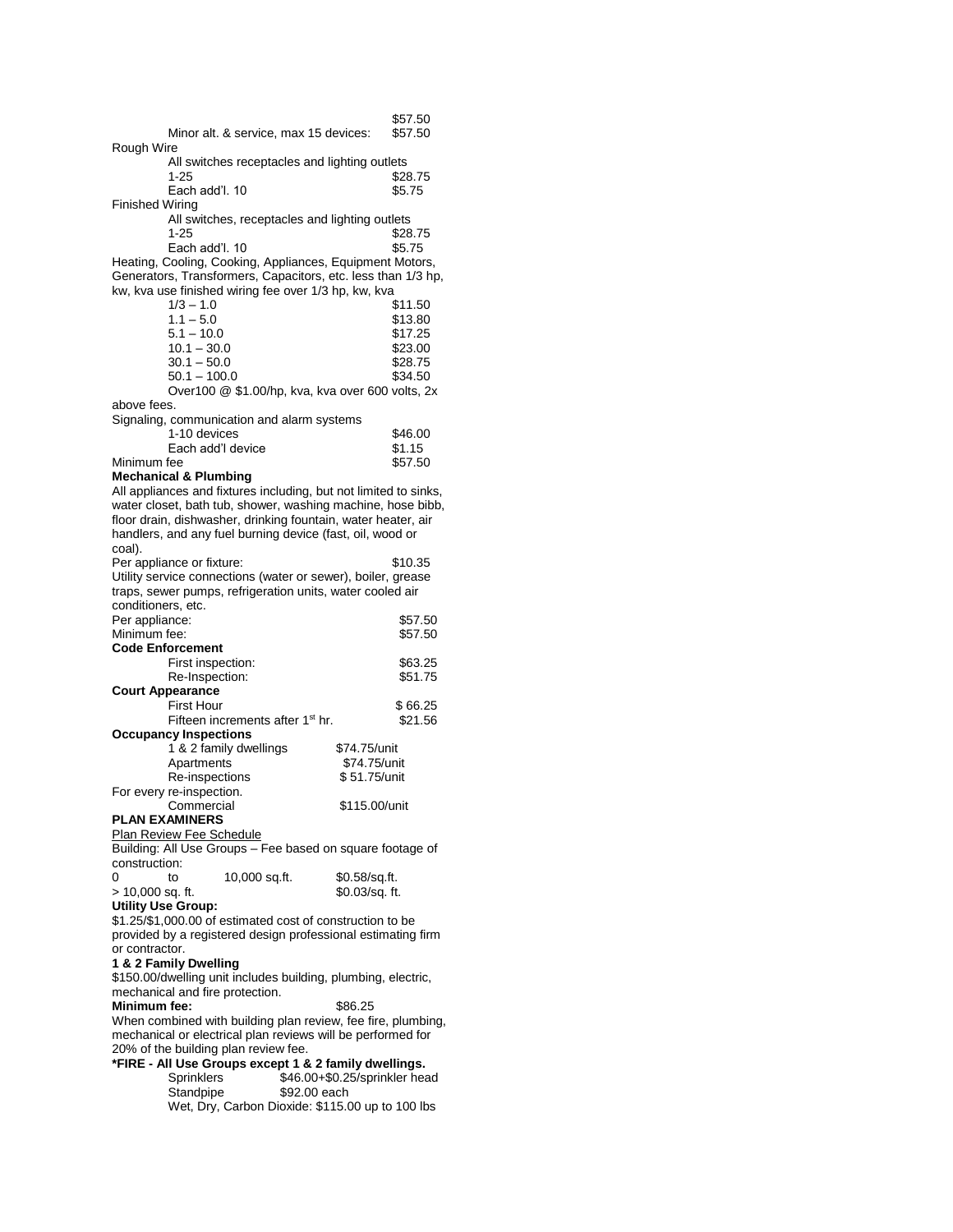0.86/each pound over Commercial cooking systems: \$345.00/system, Hood, Duct, Suppression Fire Alarm System: \$46.00+\$0.25/device Fire Detection System: \$46.00+\$0.25/device. Minimum fee: \$86.25 **\*PLUMBING – All Use Groups Except 1 & 2 Family Dwellings** Each fixture, device or stack (except special devices: \$1.44 each. Special devices include grease traps, oil separators, water and sewer service connections, backflow preventers, steam boilers, sewer pumps, interceptors, etc.: \$7.48 each.<br>Minimum fee: \$57.50 Minimum fee: **\*ELECTRICAL – All Use Groups Except 1 & 2 Family Dwellings** Up to 50 devices \$6.90 (switches, receptacles lighting fixtures) Each 25 add'l. devices \$2.30 Each motor or device less than 1 kilowatt or 1 horsepower shall be included. Each motor or electrical device 1-10 kilowatts or horsepower to 45 horsepower or kilowatts: \$4.60 Each service panel, subpanel or disconnect switch 200 amp or less: \$4.60 Each panel or disconnect greater than 200 amps to 1,000 amps: \$11.50 Each panel or disconnect greater than 1,000 amps \$17.25 Each motor or electrical device greater than 45 horsepower or kilowatt to 100 horsepower or kilowatts: \$11.50 Each motor or electrical device greater than 100 horsepower or kilowatts: \$17.25 Minimum fee: \$57.50 \*When combined with building plan review, the fire, plumbing, mechanical or electrical plan reviews will be performed for 20% of the building plan review fee.<br> **Zoning** \$63.25/tri **Zoning** \$63.25/trip **Code Enforcement** First trip including follow up: \$55.00 (without Dormont Admin. fee). Third trip and those that follow: \$55.00 (without Dormont Admin . fee). Building Official/Review inspection: \$50.00/hr. ( hr. min.). No inspection charge for roof permits. Hauler's permit: \$75.00 Alarm permits (burgler & fire): \$50.00 International Construction Codes: Fire Reports:  $$20.00$ Grading Permits: Volume of Material (cu. yds.) Fee 0 to 100 \$35.00 101 to 300 40.00 301 to 500 45.00 501 to 1,000 50.00 1,001 to 10,000 50.00+ \$3.00 each add'l. 1,000 cu. yds. or portion above 1,000 . 10,001 to 100,000 \$80.00+ \$1.00 each additional 1,000 cu. yds. above 100,000 . No fee shall be more than \$600.00 Recycling bins: \$6.00 No lien letters: Sewage: \$20.00 Garbage: \$20.00<br>Municipal: \$20.00 Municipal: Standard 3 lien letters \$40.00<br>1 day or less – additional \$10.00 1 day or less - additional 2 days – additional \$5.00<br>EIT certification \$10.00 EIT certification Occupancy permits: residential (2 units or less: \$100.00

Commercial – includes 3 or more residential units – see BIU pricing.